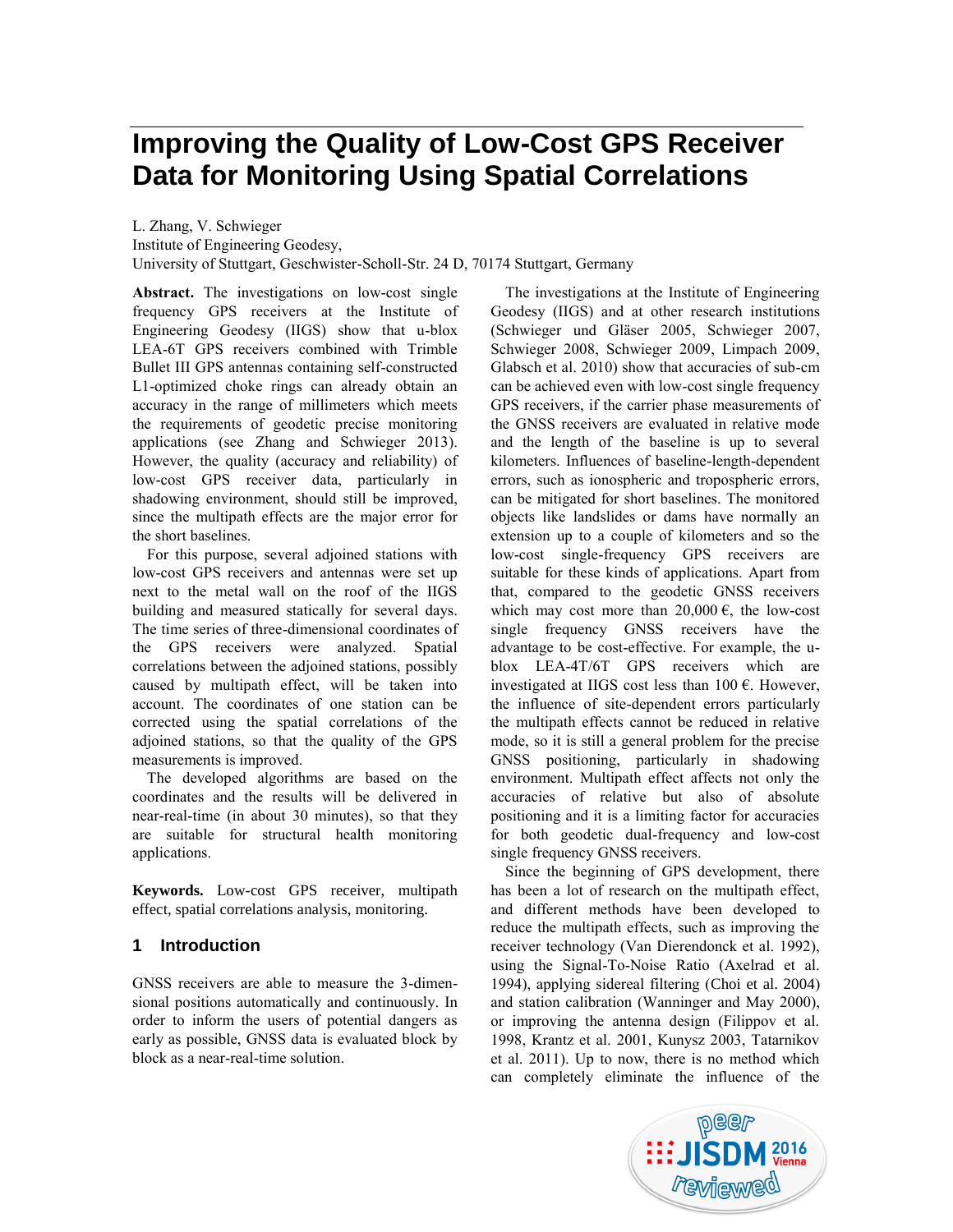multipath effects. And many methods can only be used for post-processed measurements of static objects like reference stations, but they are not suitable for near-real-time kinematic monitoring applications. Besides, many methods are based on the carrier phase measurements which are not accessible to every user of all the GNSS software and hardware. The developed algorithm which will be introduced in this paper is based on the coordinates, and the results will be delivered in near-real-time, so that they are suitable for structural health monitoring applications.

Since the low-cost GPS receivers are costeffective, many of them can be mounted on monitored objects and high spatial sampling rates can be provided. The multipath effect does not change spatially very quickly, so its influence on adjoined stations should be correlated. The multipath effect can be reduced significantly by using the spatial correlation between several adjoined antennas (Ray et al. 1998). The method in Ray et al. (1998) is carrier phase based. The developed algorithm in this paper is coordinates based.

A test with 9 adjoined antennas is carried out and described in section 2. Their spatial correlations will be analysed in section 3. An algorithm based on spatial correlation will be introduced in section 4. The algorithm is evaluated by static measurement and simulated deformation. The oscillations of the coordinates can be reduced significantly through this method. The accuracy of the measurements can be improved and deformations can be detected more quickly and more reliably.

## **2 Test Description**

In the preliminary research in Zhang und Schwieger (2013) at IIGS, self-constructed L1-optimized choke rings are developed for Trimble Bullet III GPS antennas (cost about 100 €). U-blox LEA-6T GPS receivers combined with this antenna and the L1-optimized choke rings can already reach an accuracy in the range of millimeters which is comparable with geodetic dual-frequency GNSS antennas and receivers. So this low-cost combination is used for the following test.

#### **2.1 Test Scenario**

As shown in [Fig. 1,](#page-1-0) a  $3 \times 3$  antenna array was set up next to the metal wall on the roof of the IIGS-

building, with a distance between two antennas of 0.5 m, so the antenna array has an extension of  $1 m \times 1 m$ . Static measurement is carried out for 26 days (from 3 March to 1 April 2014). The GPS raw data are recorded from the 9 receivers at 1 Hz, stored on a PC, evaluated and post-processed. The raw data are in UBX binary format and are converted into RINEX format using the TEQC (TEQC 2014) provided by Unavco (Unavco 2014), and the baseline is processed by software Wa1 provided by Wasoft (Wasoft 2015).



**Fig. 1** Photos of test field with antenna array

<span id="page-1-0"></span>

<span id="page-1-1"></span>SAPOS station (Satellitenpositionierungsdienst der Deutschen Landesvermessung), which is one of the reference stations of the German Satellite Positioning Service, is only about 500 m away from the test field (compare [Fig. 2\)](#page-1-1). This station is taken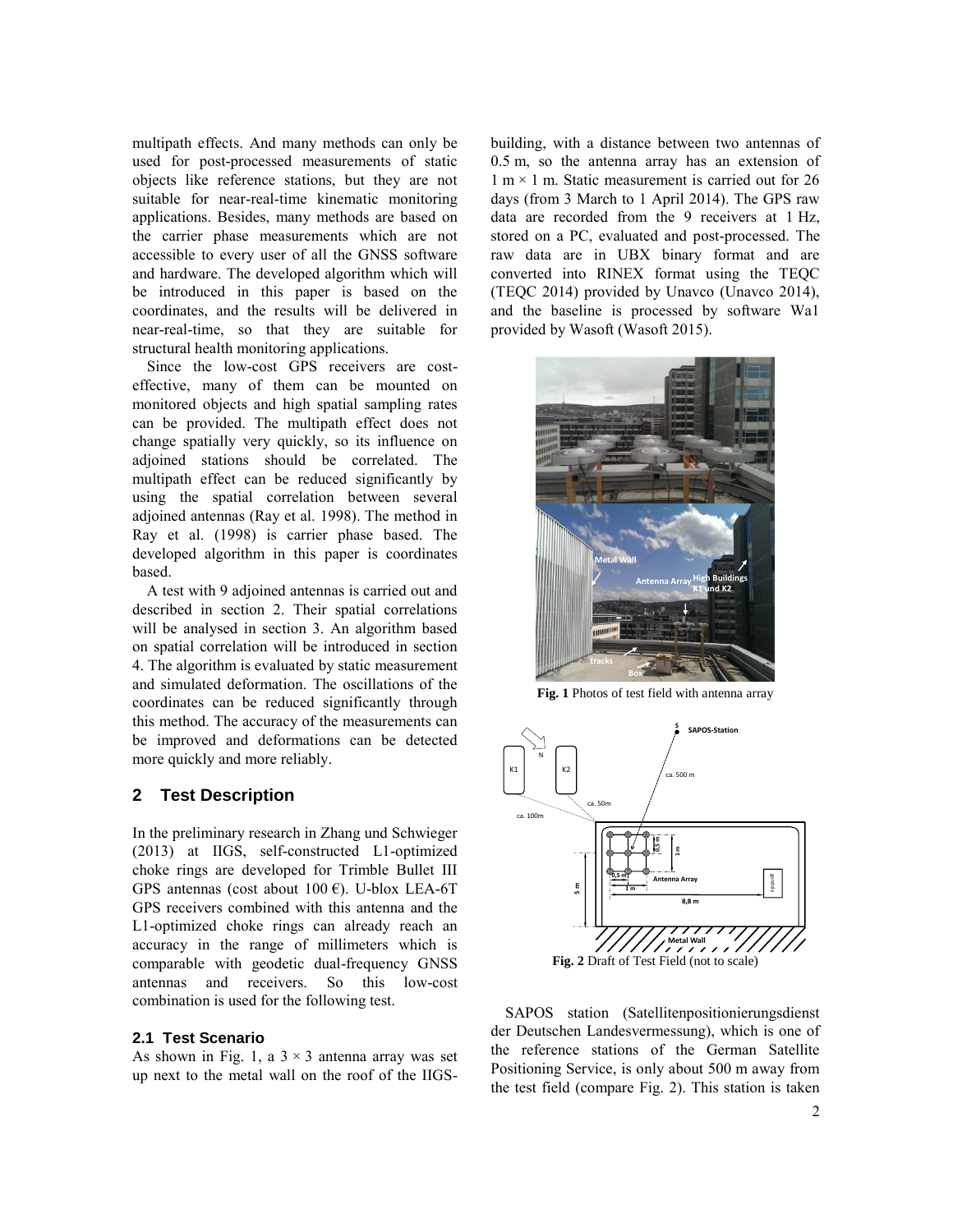as reference station and the 9 stations in the test field are taken as rover stations for processing the baselines, so that 9 baselines can be obtained.

#### **2.2 Analysis of the Antenna Surroundings**

As it can be seen from [Fig. 1,](#page-1-0) there are many obstructions in the antenna surroundings, but the multipath effect and diffraction are most likely caused by the metal wall (about 4.5 to 5.5 m away), the two high buildings (about 50 m and 100 m away) and the ground (antennas are about 1.2 m above the ground), since the area of the reflector should be bigger than the so-called Fresnel zone to cause multipath effects (Van Nee 1995). The choke rings can reduce the influence of the reflected signal coming from the ground, but they cannot prevent that the antennas from the reflected signal are higher than is the antenna horizon (Weill 1997).

The reflected signal can cause the periodic multipath effect (Georgiadou and Kleusberg 1988) on the carrier phase measurement and the periodic effect can be also found in the coordinates (Heister et al. 1997). In Irsigler (2008), the frequency of multipath on the carrier phase can be estimated for horizontal and vertical reflectors using the equation [\(1\).](#page-2-0)

$$
f_{\delta\varphi}(t) = \frac{2}{\lambda} \cdot \begin{cases} h \cdot \cos E^{s}(t) \cdot E^{s}(t) & \text{horizontal} \\ -d \cdot \sin E^{s}(t) \cdot E^{s}(t) & \text{vertical} \end{cases} (1)
$$

 $\lambda$  is the wavelength, it is 19 cm approximately for the L1 frequency. h and d are the vertical and horizontal distances between the antenna and the reflector. The closer the reflector is located, the longer is the period.  $E^s$  and  $\dot{E}^s$  are the elevation of the satellite and its change over time (velocity). A satellite with high elevation can cause long and short periodic multipath effects respectively for horizontal and vertical reflectors. The faster the satellite is moving, the shorter is the period of the multipath effect. The wavelength is constant, for one antenna the distance  $h$  and  $d$  does not change so much even for monitoring application. However, the elevation of the satellite changes all the time and the velocity of elevation is not constant, either. For this reason, the frequency of multipath effects varies all the time. Using the mean value of the velocity of the elevation 0.07 mrad/s and equation [\(1\),](#page-2-0) the period caused by multipath effects can be calculated. The one caused by the ground should be more than 20 minutes, and that from the metal wall

varies from several minutes to half an hour. The two high buildings can cause multipath effects with periods of up to two minutes. Normally the antennas are affected by the multipath effects from several reflectors and several satellites. Therefore, in practice the multipath effect is a combination of many harmonic oscillations, and its mean value is not zero particularly within short time.

Besides, equation [\(1\)](#page-2-0) shows that the multipath effect is spatially correlated, the adjoined antennas have different distances to the reflector, but the velocity of elevation is the same for every antenna; the elevations are slightly different, so that a similar multipath can be found at adjoined antennas.

## **3 Analysis of Temporal and Spatial Correlations**

The results of Wa1 are the baseline in the UTMsystem in east, north and height for every second. The outliers in the coordinate's time series, which are probably caused by the unfixed ambiguities, are detected according to the 3σ-rule and linear interpolated, and the standard deviation is calculated. The percentage of outliers and the standard deviation are regarded as parameter for describing the reliability and accuracy of the measurements, respectively, and reliability and accuracy is two parameters to describe to quality of GPS measurement (Zhang 2015).

<span id="page-2-0"></span>

<span id="page-2-1"></span>The 9 antennas are numbered (compare [Fig. 3\)](#page-2-1). [Fig. 4](#page-3-0) to [Fig. 7](#page-3-1) show exemplarily the standard deviations and percentages of outliers of the 26 daily solutions of baselines s-a4 and s-a10.

The results of baseline s-a4 are more accurate and reliable than that of baseline s-a10 (compare [Fig. 4](#page-3-0)  with [Fig. 5](#page-3-2) and [Fig. 6](#page-3-3) with [Fig. 7\)](#page-3-1), since antenna a10 is closer to the wall than antenna a4. The baseline s-a4 has a standard deviation  $\sigma_E$ =3.2 mm,  $σ<sub>N</sub>=5.6$  mm and  $σ<sub>h</sub>=9.0$  mm. The baseline s-a10 has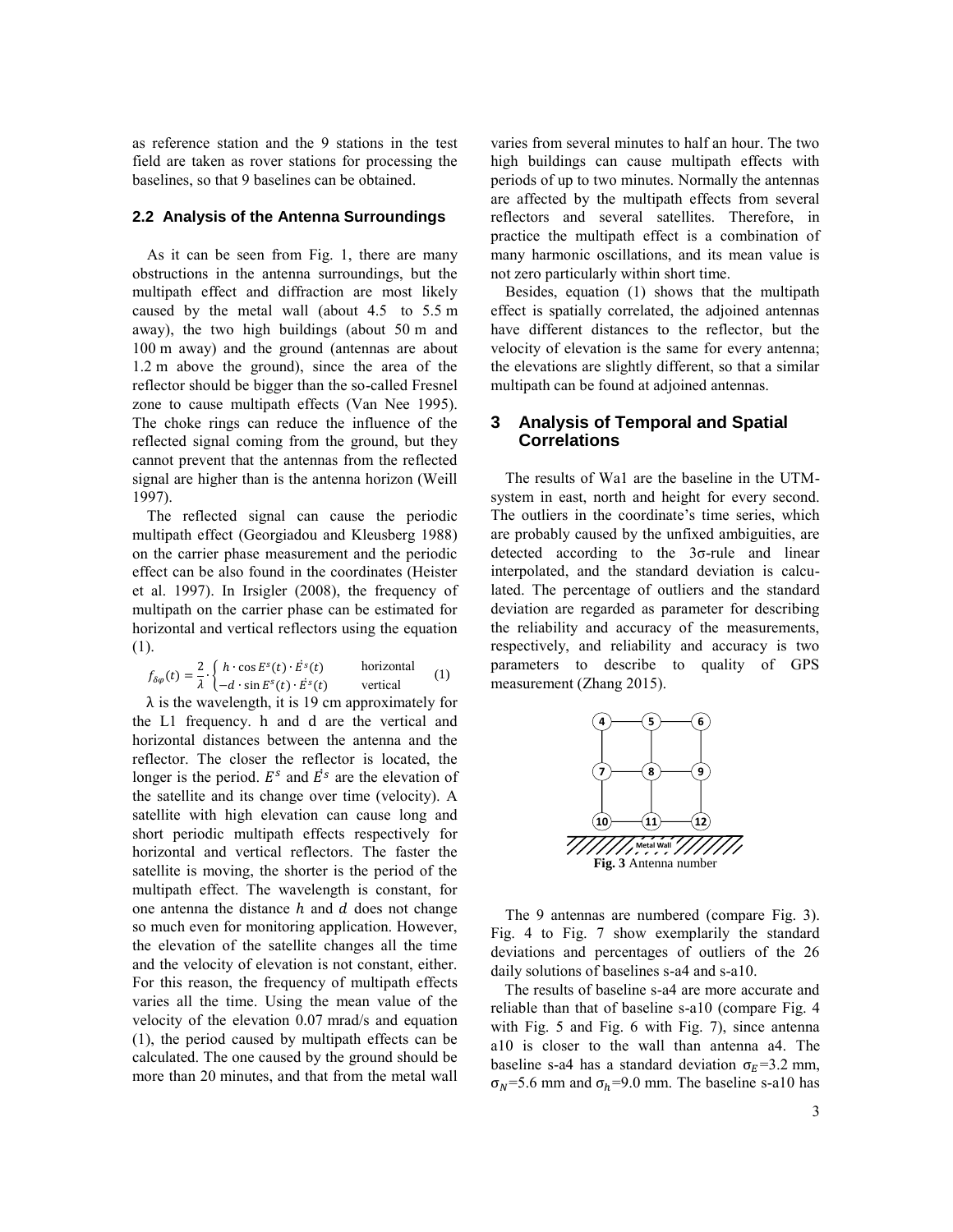a standard deviation  $\sigma_E = 3.7$  mm,  $\sigma_N = 6.1$  mm and  $\sigma_h$ =9.7 mm. About 2% and 3% of the data are detected as outliers in the time series of baseline sa4 and s-a10 respectively. The variations of the daily solutions of the baseline s-a4 and s-a10 is similar, since both antennas are influenced by the multipath from the wall, the similarity of coordinate series between the baselines will be discussed later.



<span id="page-3-0"></span>**Fig. 4** Standard Deviations of the 26 daily solutions of baseline s-a4



<span id="page-3-2"></span>**Fig. 5** Standard Deviations of the 26 daily solutions of baseline s-a10

<span id="page-3-3"></span>

**Fig. 7** Rate of Outliers of the 26 daily solutions of baseline s-a10 **Day**

1 2 3 4 5 6 7 8 9 10 11 12 13 14 15 16 17 18 19 20 21 22 23 24 25 26

<span id="page-3-1"></span>0,0

The daily solutions vary a little day by day because of the slight change of satellite orbits, however they are still quite similar. For this reason, the data of the last day is chosen for the following analysis in this paper.

The standard deviations in the position and mean percentage of outliers (the mean of all the coordinate components) of all the 9 baselines (of the last day) are shown i[n Fig. 8](#page-3-4) and [Fig. 9.](#page-3-5)



<span id="page-3-4"></span>**Fig. 8** Position Standard deviations of 9 Baselines



<span id="page-3-5"></span>**Fig. 9** Mean Percentage of Outliers of 9 Baselines

**Percentage of unfixed Ambiguities of 9 Baselines [%]**



<span id="page-3-6"></span>**Fig. 10** Percentage of unfixed Ambiguities of 9 Baselines

Generally, the closer the antenna is to the wall, the stronger is influence of the multipath effect on the antennas and the worse is the quality of the measurements, since the ambiguities will be more difficult to be fixed (compare [Fig. 10\)](#page-3-6). For example, the baseline s-a4 has a 2.3 % of outliers and a standard deviation (position) of 11.0 mm, while the s-a12 has a 3.9 % of outliers and a standard deviation (position) of 13.2 mm. The percentage of the outliers and the unfixed ambiguities fit quite well. However they are not the same, probably because some ambiguities are fixed but to wrong integers. The accuracy and reliability as well as the percentage of the unfixed ambiguities of the baselines varies also within the same row, it is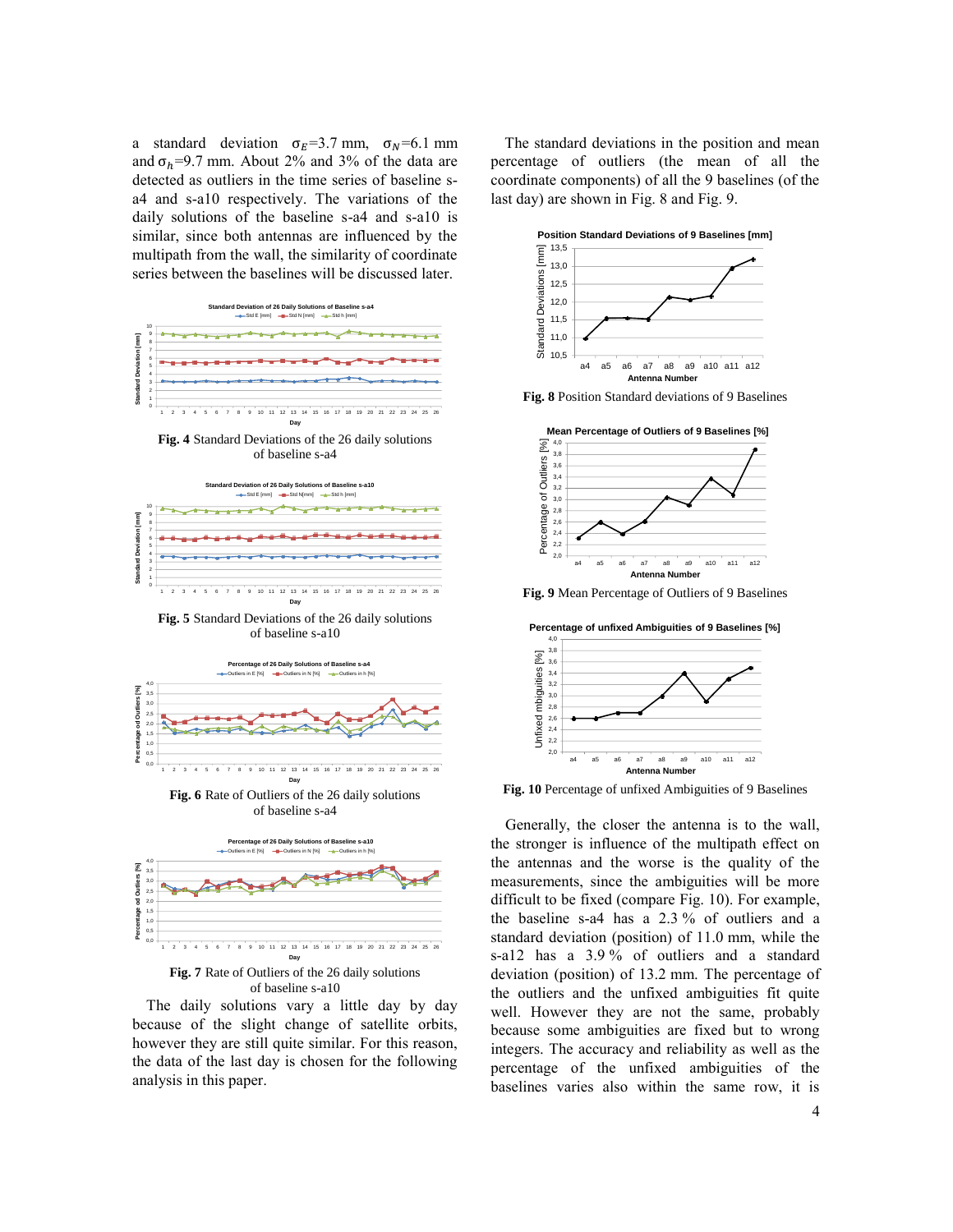probably because of the gondola (about 8.8 m on the right side of the antenna array, compare [Fig. 2\)](#page-1-1)

The autocorrelation function (compare equation [\(2\)](#page-4-0)) can be used to analyze the temporal correlations of the time series:

$$
\hat{R}_{XX}(m) = \frac{\sum_{i=1}^{n-m} (x_i - \bar{x})(x_{i+m} - \bar{x})}{s_X^2 \cdot (n-m-1)}.
$$
\n(2)

x is the time series,  $\bar{x}$  and  $s_x$  are the mean value and standard deviation of  $x$ .  $n$  is the length of the time series and the autocorrelation functions can be calculated reliably until  $m = n/10$  (Chatfield 1989).

Generally, the errors of the GPS measurement can be classified to correlating and non-correlating errors (Schwieger 1999). [Fig. 11](#page-4-1) shows the autocorrelation function of baseline s-a4 as an example. It is evident, that autocorrelation functions decline quickly between of 0 to 1 second, and then they fall exponentially with oscillations. This effect indicates that the three coordinate components are combinations of the white, red and colored noise processes. The white noise is neither temporally nor spatially correlated and can be regarded as noncorrelating error. The white noise of the coordinates comes mainly from the GPS receiver. The red and colored noise can be regarded as correlating errors; the colored noise shows that the coordinate contains periodic oscillations which match the property of multipath effects.



<span id="page-4-1"></span>**Fig. 11** Autocorrelation functions of baseline s-a4

Moreover, in [Fig. 11](#page-4-1) only the autocorrelation of the daily solution is shown to give an overview of the property of the process. If e.g. the autocorrelation functions are calculated for every hour, it can be seen that the autocorrelation functions and also mean values vary from time to time, that is probably because of the multipath effect. This phenomenon indicates that GPS

coordinates time series are non-stationary processes (Chatfield 1989).

While the autocorrelation function describes the temporal correlation of one-time series with itself, the cross-correlation function

$$
\hat{R}_{XY}(m) = \frac{\sum_{i=1}^{n-m} (x_i - \bar{x})(y_{i+m} - \bar{y})}{s_X \cdot s_Y \cdot (n-m-1)},
$$
\n(3)

<span id="page-4-0"></span>can be used to describe the correlation between twotime series  $x$  and  $y$ .

For example, the cross-correlation functions between the baseline s-a4 and s-a5 can be calculated, as shown in [Fig. 12,](#page-4-2) and the spatial correlation between these two baselines can be described. [Fig. 12](#page-4-2) shows that the cross-correlation functions are not symmetrical and the maximum of the cross-correlation function is not 1, since some error, e.g. the white noise of station a4 and a5, are different and they are not correlated. Besides, the phenomenon that the residues of coordinates are a combination of correlating and non-correlating errors can be seen fro[m Fig. 12.](#page-4-2)



<span id="page-4-2"></span>**Fig. 12** Cross-correlation functions between baseline s-a4 and s-a5

The cross-correlation functions can be calculated for different combinations of baselines, their maximums are different. In [Fig. 13,](#page-5-0) the maximum of the cross-correlation functions between baseline sa4 and the other baselines is shown. Since antenna 8 stands in the middle of the array, the maximum spatial correlation between baseline s-a8 and other baselines is shown i[n Fig. 14.](#page-5-1)

From both figures it can be seen that the correlations of the errors are not only dependent on distance between the antennas, but also on the direction. It means that the errors do not change spatially linear.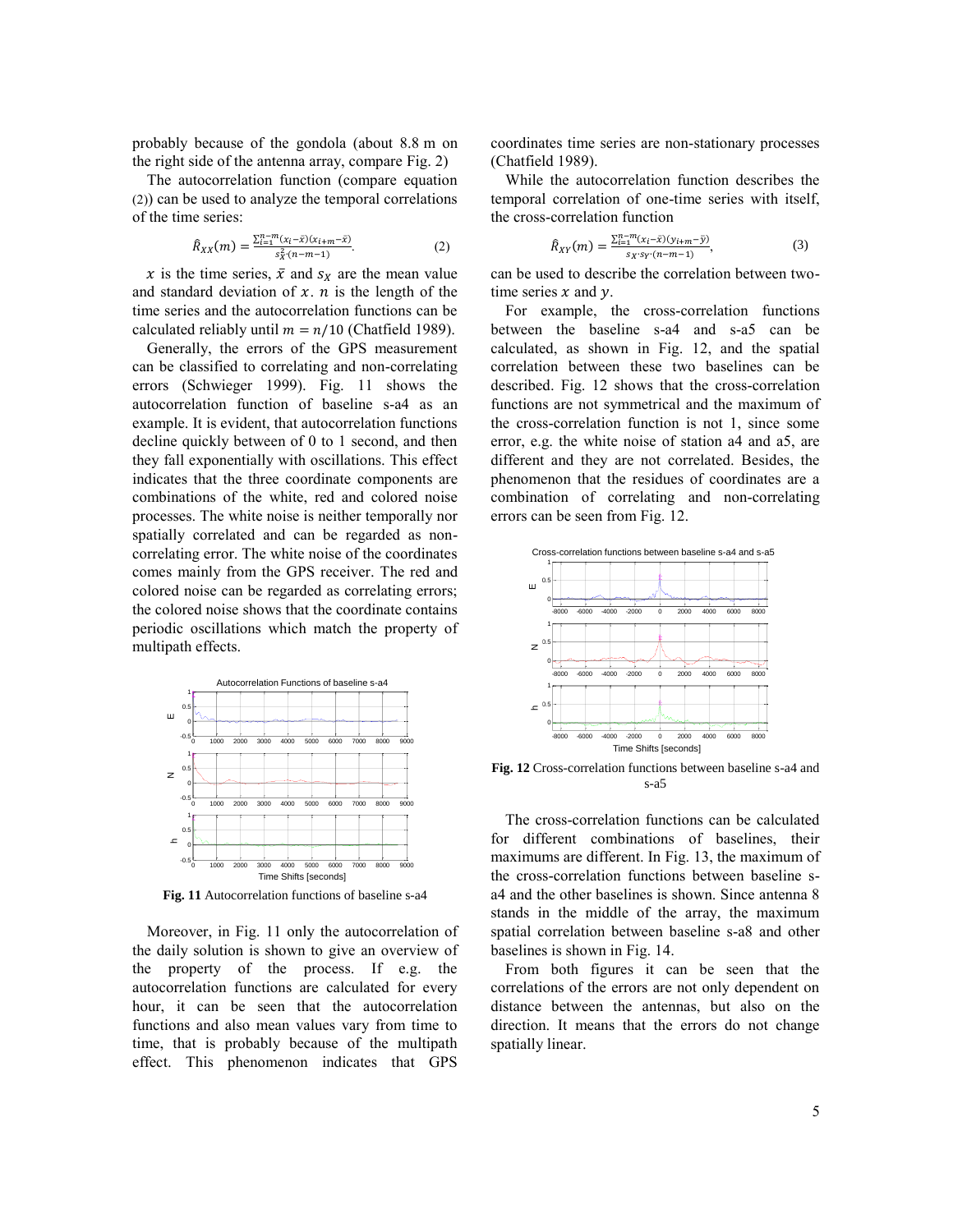

<span id="page-5-0"></span>**Fig. 13** Maximum spatial correlation between baseline s-a4 and the other baselines respectively



<span id="page-5-1"></span>baseline s-8 and the other baselines respectively

Furthermore, both the autocorrelation functions and cross-correlation functions drop down to zero after about 1000 seconds (or about 15 minutes), although some long-term periods can be recognized. This means that the short-term temporal and spatial correlation of the coordinate components can be ignored with a time shift of about  $1000$  seconds. For this reason, the coordinates will be evaluated in a 15-minutes block and simulate the near-real time processing. The GPS receivers need some time to get fixed solusion. In test field in Zhang and Schwieger (2013), the Ublox LEA-6T GPS receivers can get fixed solution in 10 minutes, if the antennas have open sky. If there are some obstructions, it needs about 15 to 20 minutes to get the fixed solution. In the test field in this paper there are many obstructions (compare [Fig. 1](#page-1-0) and [Fig. 2\)](#page-1-1), to get a reliable coordinates time series, one daily solution is used and it is divided into 96 15-minutes blocks. 4

## **4 Improvement using Spatial Correlations**

The coordinate residuals contain both noncorrelating and correlating errors. Only the correlated errors are of interest. The non-correlating errors are reduced by using the moving average

filter. By analysing the coordinates, it is noticed that the coordinates often contain oscillations with periods of 30 to 40 seconds. These periods are probably caused by the multipath effects from the two high buildings (Zhang 2015). These periods are so short that they are not really of interest for monitoring. For this reason, 40 seconds are chosen as window size of the moving average.

In [Fig. 15](#page-5-2) and [Fig. 16](#page-5-3) , the smoothed baselines sa4 and s-a5, and their cross-correlation functions of the first 15-minutes block are shown.

It can be found out that their residuals can be quite similar (compare east and height component) and sometimes not (compare north component), and there are time shifts between their errors. That means that similar errors can be present in baseline s-a4 as well as in baseline s-a5 with a time shift.





<span id="page-5-2"></span>

<span id="page-5-3"></span>**Fig. 16** Cross-correlation functions between smoothed baselines s-a4 and s-a5

The absolute values of the time shift here in block 1 is 44, 147 and 59 seconds for the east, north and height components. The block 1 is just an example, the time shifts vary from block to block and they can be positive or negative as well as zero. Also the correlations of each coordinates component vary from block to block. They depend on geometry of satellite-antenna-reflector.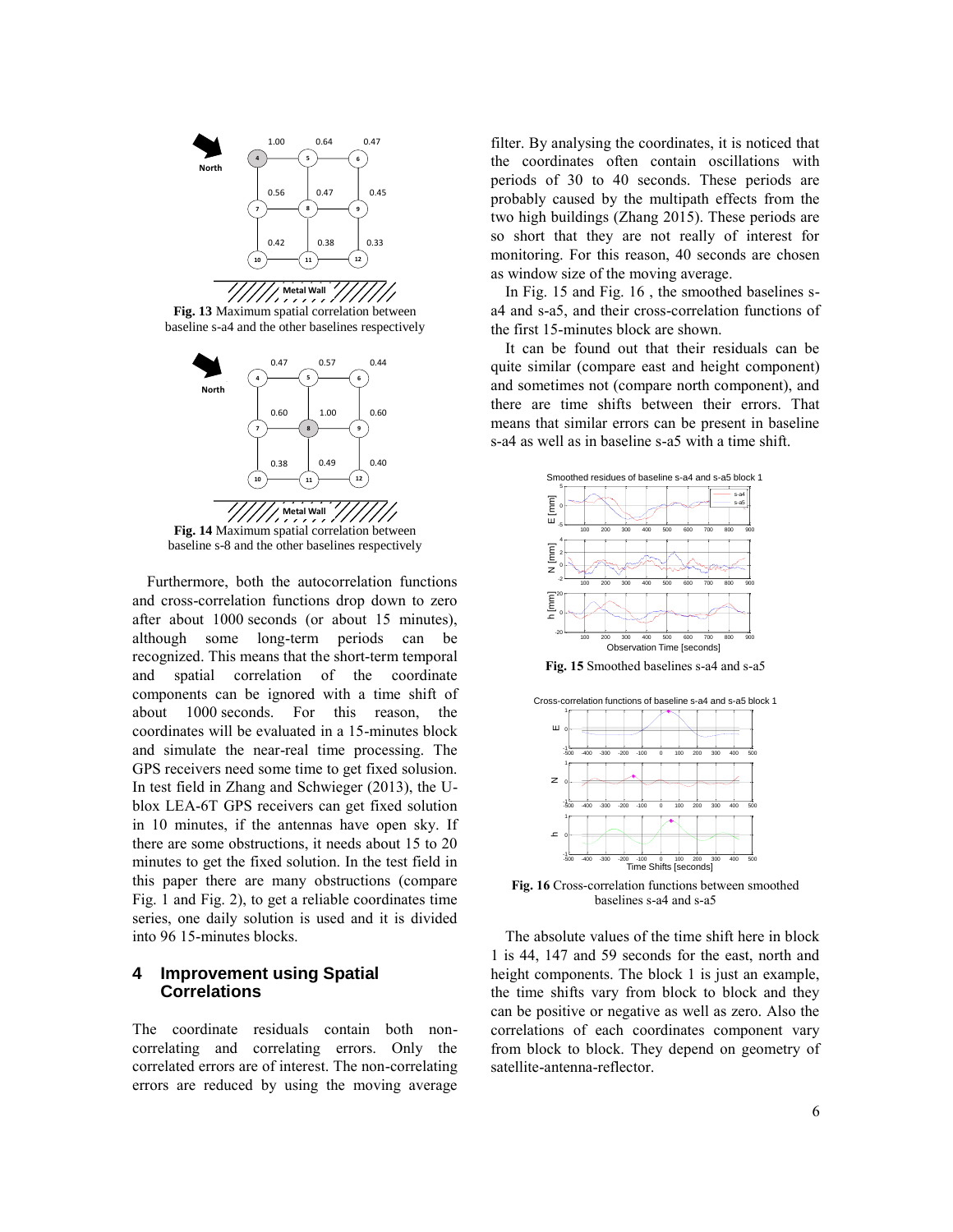So, the idea of the algorithm is that the coordinates of one station (station A) can be corrected using the spatial correlations of coordinates of an adjoined station (station B), so that the accuracy and reliability of the GPS measurement is improved:

$$
kr_{\overline{SA},j,q}(t) = k_{\overline{SA},j,q}(t) - m_{j,q} \cdot k_{\overline{SB},j,q}(t + \Delta t). \tag{4}
$$

As shown in equation [\(4\),](#page-6-0)  $k_{\overline{SA},j,q}(t)$  and  $k_{\overline{SB},j,q}(t)$  are residuals of two baselines in jcomponent  $(j=1,2,3)$  and q block  $(q=1,2, \ldots, 96)$ . These residuals are free from the mean value. The geometry relationship between the station S, A, B is used to correct part of the errors from the GPSprocessing, it will not be explained here, the details can be found in Zhang (2015). It can be derived from the cross-correlation function that two residuals  $k_{\overline{SA},j,q}(t)$  and  $k_{\overline{SB},j,q}(t)$  have the maximum of correlation at time shift  $\Delta t$ .  $k_{\overline{SB},j,q}(t)$ will be taken and shifted about ∆t, so that we can achieve  $k_{\overline{SB},j,q}(t + \Delta t)$ . It is assumed that there is scale  $m_{j,q}$  between  $k_{\overline{SA},j,q}(t)$  and  $k_{\overline{SB},j,q}(t + \Delta t)$ , so  $k_{\overline{SB},j,q}(t + \Delta t)$  will be scaled and used to correct the  $k_{\overline{SA},j,q}(t)$ , the corrected residuals for the baseline SA is  $kr_{\overline{SA},j,q}(t)$ . The maximum of the cross-correlation function can be taken as scale  $m_{j,q}$ , or  $m_{j,q}$  can be estimated by adjustment. The scale calculated by adjustment can provide better results (Zhang 2015), since the scale larger than 1 (compare equation [\(4\)\)](#page-6-0) is a possible solution for some cases, this cannot be delivered by correlation functions.

For example a4 and a5 are regarded as station A and B. The residuals of baseline s-a5 can be taken to correct the residuals of baseline s-a4. In [Fig. 17](#page-6-1) the residuals of baseline s-a5 are shifted about  $\Delta t$ and compared with the baseline s-a4.



<span id="page-6-1"></span>**Fig. 17** Residuals of baseline s-a4 with shifted s-a5

<span id="page-6-0"></span>The residuals of baseline s-a4  $k_{\overline{sa4},j,q}(t)$  and the corrected s-a4  $kr_{\overline{sa4},j,q}(t)$  using  $k_{\overline{sa5},j,q}(t)$ according the equation [\(4\)](#page-6-0) are shown in [Fig. 18.](#page-6-2) The performance of this algorithm is dependent on the spatial correlation. In [Fig. 18](#page-6-2) it can be seen that oscillations in the east and height component are significantly suppressed, since the correlations between these two components are very high. The correction does not work well in the north component, since the correlation is quite low.



<span id="page-6-2"></span>The spatial correlation varies from time to time. Thus, the performance of the algorithm will be evaluated in section 5 for all 96 blocks and the results will be shown and discussed.

## **5 Evaluation by Simulated Deformation**

The residuals of all 9 baselines are divided into blocks of 15 minutes. Antenna a4 is taken as station A and all other antennas are regarded as station B to correct the residuals of baseline s-a4. For static measurements, compared to the standard deviation of original residuals, the standard deviation of baseline s-a4 (position) is improved by 19 % through smoothing and by about 37 % to 52 % through applying the spatial based algorithm which is described in section 4. The degree of improvement depends on which baseline is used for the correction. Generally, the higher the spatial correlation, the more the standard deviation of baseline s-a4 can be improved. The details about the evaluation of the static measurements will not be described in this paper, since the focus is on the measurements including simulated deformations.

Step and linear deformations are typical deformations for landslides. The real landslide deformation is normally a combination of both. The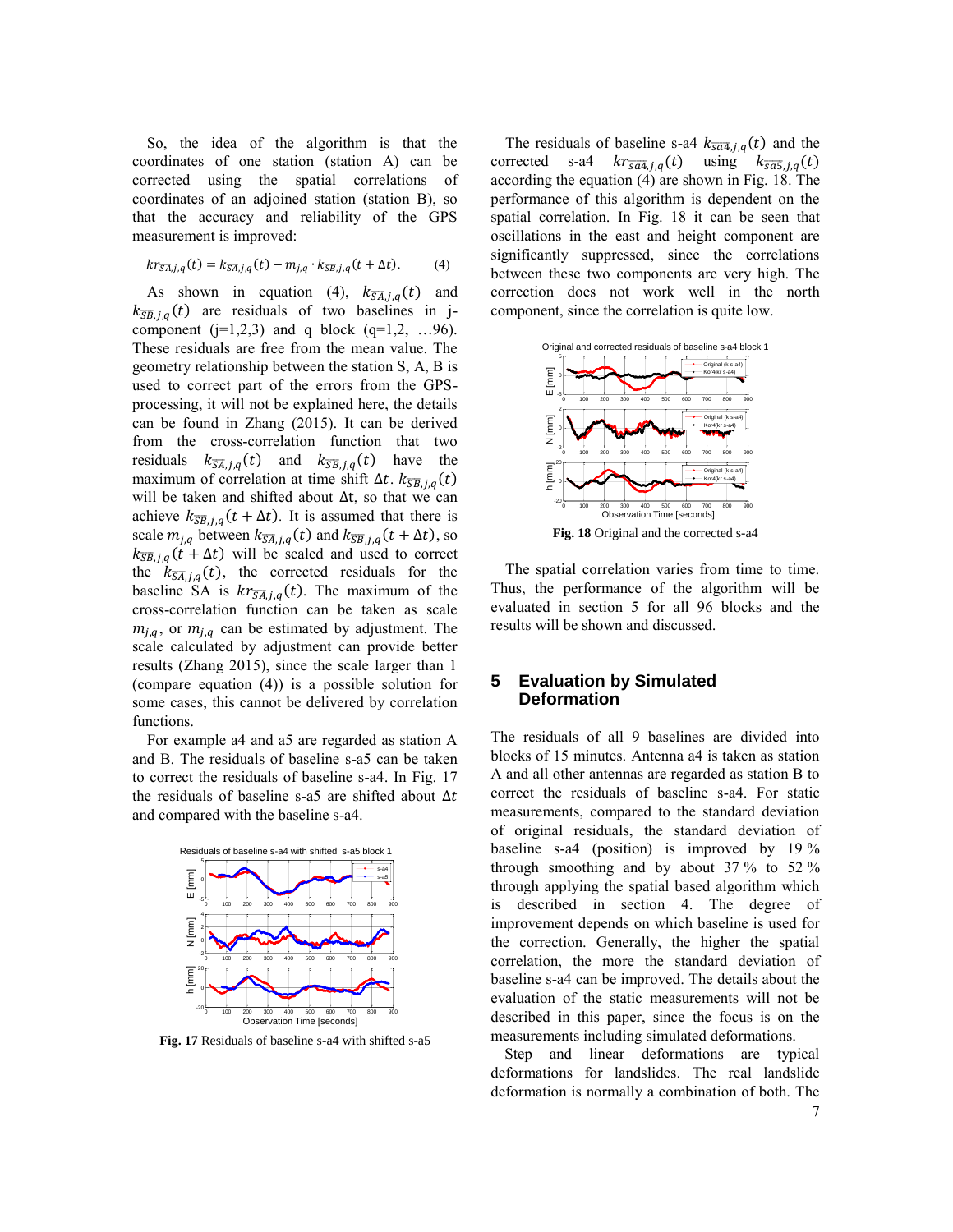linear deformation can be regarded as a special case of the step deformation, so the algorithm is evaluated with step deformation. Step deformations are simulated to the amount of the respective standard deviation. For the baseline s-a4  $\sigma_E$ =3.2 mm,  $\sigma_N$ =5.6 mm and  $\sigma_h$ =9.0 mm (from daily solution) are taken as values for the step deformation for each coordinate component. The step deformation is simulated in the middle of the first block (at 450th second). It is assumed that the same deformations occur at the same time for all stations.

In [Fig. 19](#page-7-0) the smoothed residuals with the deformation of baseline s-a4 and s-a5 and their cross-correlation functions are shown in [Fig. 20.](#page-7-1)

These simulated step deformations are added to the static measurements of the first block. The effect on the coordinates is that the first block has a positive offset of  $0.5 \sigma$ , and the other blocks have a positive offset of 1σ in every coordinate component. That means that all the 96 blocks have deformations.



<span id="page-7-0"></span>**Fig. 19** Smoothed baselines with deformation



<span id="page-7-1"></span>**Fig. 20** Cross-correlation functions between smoothed baseline s-a4 and s-a5 with deformation

If [Fig. 19](#page-7-0) and [Fig. 20](#page-7-1) are compared with [Fig. 15](#page-5-2) and [Fig. 16,](#page-5-3) it can be recognized that due to the same deformation at the same time, the maximum of the correlation increases and the time shift for the maximum approaches zero seconds.

It should be noticed that, as described in section 3, the coordinates are not stationary. The original residuals of the daily solution are reduced by the mean value of the whole day and not by that of the block. So even if there are no deformations, the mean values of residuals of blocks are not zero, the standard deviation differs from block to block.

For the deformation analysis, the standard deviation and mean value for each block can be calculated, and the mean value may be tested for the significance by equatio[n \(5\):](#page-7-2)

<span id="page-7-2"></span>
$$
T_{j,q} = \left| \frac{\bar{x}_{j,q}}{s_{j,q}} \right| \sim t_{f,95\%}. \tag{5}
$$

If the test value  $T_{j,q}$  exceeds for example the quantile  $t_{f,95\%}$  (t-distribution) a deformation is detected (with a probability of 95 %). Since the number of observations is large, the Gaussian distribution can be used as approximation for tdistribution. The developed algorithm can decrease the standard deviations, so that the probability to detect the deformation is increased.

Before applying the developed algorithm, the mean value will be subtracted from the residuals of the block. This mean value contains part of the error budget as well as the potential deformation. For this reason, this mean value will be added again to the residuals, after applying the algorithm. The effect is that the mean value is almost unchanged through the algorithm, but the standard deviation of the residue is smaller, because the oscillations in the coordinates are reduced. As a result, the test value is larger and the probability that deformations can be detected will be higher and earlier.

If the algorithm is not applied, the detection quota of deformations with  $1\sigma$  is  $18.8\%$ ,  $24.0\%$  and 16.7 % for east, north and height components, so it is 19.8 % on average. By using this algorithm and taking the baseline s-a5 for correction, the detection quota of deformation turns out to be 74.0 %, 78.1 % and 65.6 % for each component, and 72.6 % on average. So the improvement is about 50%.

[Fig. 21](#page-8-0) shows the detection quota on average if all other baselines are taken as correction for baseline s-a4. The result also matches the spatial correlation (compare [Fig. 13\)](#page-5-0) quite well, the higher the spatial correlation is, and the better is the performance of the developed algorithm.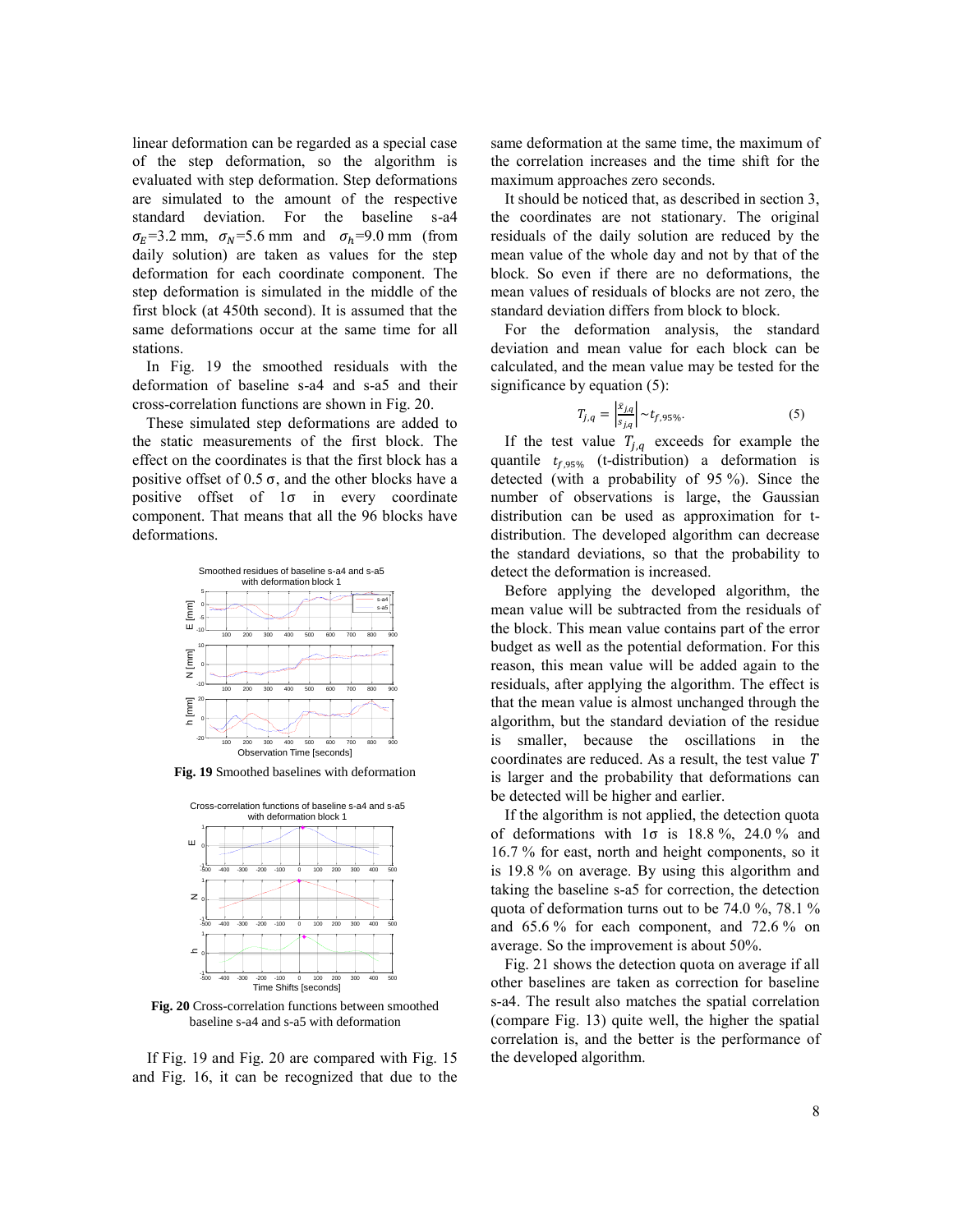

<span id="page-8-0"></span>Furthermore, it should be noticed that the sensitivity for detection of the deformation is increased through the developed algorithm. The probability of a false alarm is also higher. That is because this algorithm can only reduce oscillations with short periods. Some multipath effects cause oscillations with long periods. These cannot be separated from real deformations. The mean value that is taken from the coordinate contains part of the multipath error and also of the deformation. To avoid false alarms, one may accept a deformation only in case of detection in two neighboring blocks. Real step or linear deformations will be kept in the coordinates. In contrast, the long periodic oscillation coordinates behavior is elastic. It should also be noticed that this algorithm can be applied for the detection of the step and linear deformation, but not for the periodic deformation. So, in this way, the step and linear deformation can be detected more quickly and more reliably in near real-time with a time delay of 30 minutes, more details can be found in Zhang (2015).

In the future, the problem that part of the error cannot be separated from the real deformation should be solved, probably in combination with other algorithms.

## **6 Conclusion**

In this paper, the spatial correlation of coordinates measured by a low-cost GPS antenna array is analyzed. An algorithm based on spatial correlation of the coordinates is developed. Part of the errors, particularly the oscillating errors of one station (or baseline), can be corrected by an adjoined station (or baseline). The standard deviation of the measurement can be significantly improved by about 50%. Generally, the higher the spatial correlation is, the better works the algorithm. In case of monitoring applications with step and linear

deformation, the algorithm can help to detect the deformation more quickly and reliably. The improvement of probability for detection of deformation of 1σ is about 50%, and a reliable detection in 30 minutes is possible.

Thus this paper shows the possibility of the lowcost GPS antenna array or in any case two antennas with the spatial correlation-based algorithm for the structural health monitoring applications, particularly in the case that the multipath effect are high. In the future the algorithm should be evaluated and improved for real monitoring objects like landside, and the method should be adapted if it is applied for monitoring the buildings and bridges which have periodic deformations.

#### **References**

- Axelrad, P.; Comp, C.; MacDoran, P. (1994): Use of Signal-To-Noise Ratio for Multipath Error Correction in GPS Differential Phase Measurements: Methodology and Experimental Results. In: *Proceedings of the 7th International Technical Meeting of the Satellite Division of the Institute of Navigation,* Salt Lake City, pp. 655-666.
- Chatfield, C. (1989): The Analysis of Time Series: An Introduction. 4th Edition, Chapman and Hall, New York.
- Choi, K.; Bilich, A.; Larson, K. M.; Axelrad, P. (2004): Modified sidereal filtering: Implications for high-rate GPS positioning. Geophysical Research Letters, doi: 10.1029/2004GL021621.
- Filippov, V.; Tatarnicov, D.; Ashjaee, J.; Astakhov, A.; Sutiagin, I. (1998): The First Dual-Depth Dual-Frequency Choke Ring. In: *Proceedings of the 11th International Technical Meeting of the Satellite Division of The Institute of Navigation,* Nashville.
- Georgiadou, Y; Kleusberg, A. (1988): On Carrier Signal Multipath Effects in relative GPS Positioning. Manuscripta Geodaetica, Band 13, pp. 172-199.
- Glabsch, J.; Heunecke, O.; Pink, S.; Schubäck, S. (2010): Nutzung von Low-Cost GNSS Empfängern für ingenieurgeodätische Überwachungsaufgaben. In: *GNSS 2010 - Vermessung und Navigation im 21. Jahrhundert.* DVW-Schriftenreihe, Band 63, Wißner-Verlag, Augsburg, pp. 113-129.
- Heister, H.; Hollmann, R.; Lang, M. (1997): Multipath-Einfluß bei GPS-Phasenmessungen: Auswirkungen und Konsequenzen für praktische Messungen. In: *AVN, Band 5*, pp. 166-177.
- Irsigler, M. (2008): Multipath Propagation, Mitigation and Monitoring in the Light of Galileo and the Modernized GPS. Dissertation, Bundeswehr University Munich.
- Ray, J. K.; Cannon, M. E.; Fenton, P. (1998): Mitigation of Static Carrier Phase Multipath Effects Using Multiple Closely-Spaced Antennas. In: *Proceedings of the 11th International Technical Meeting of the Satellite Division of the Institute of Navigation, Nashville*, pp. 1025-1034.
- Krantz, E.; Riley, S.; Large, P. (2001): The Design and Performance of the Zephyr Geodetic Antenna. In: